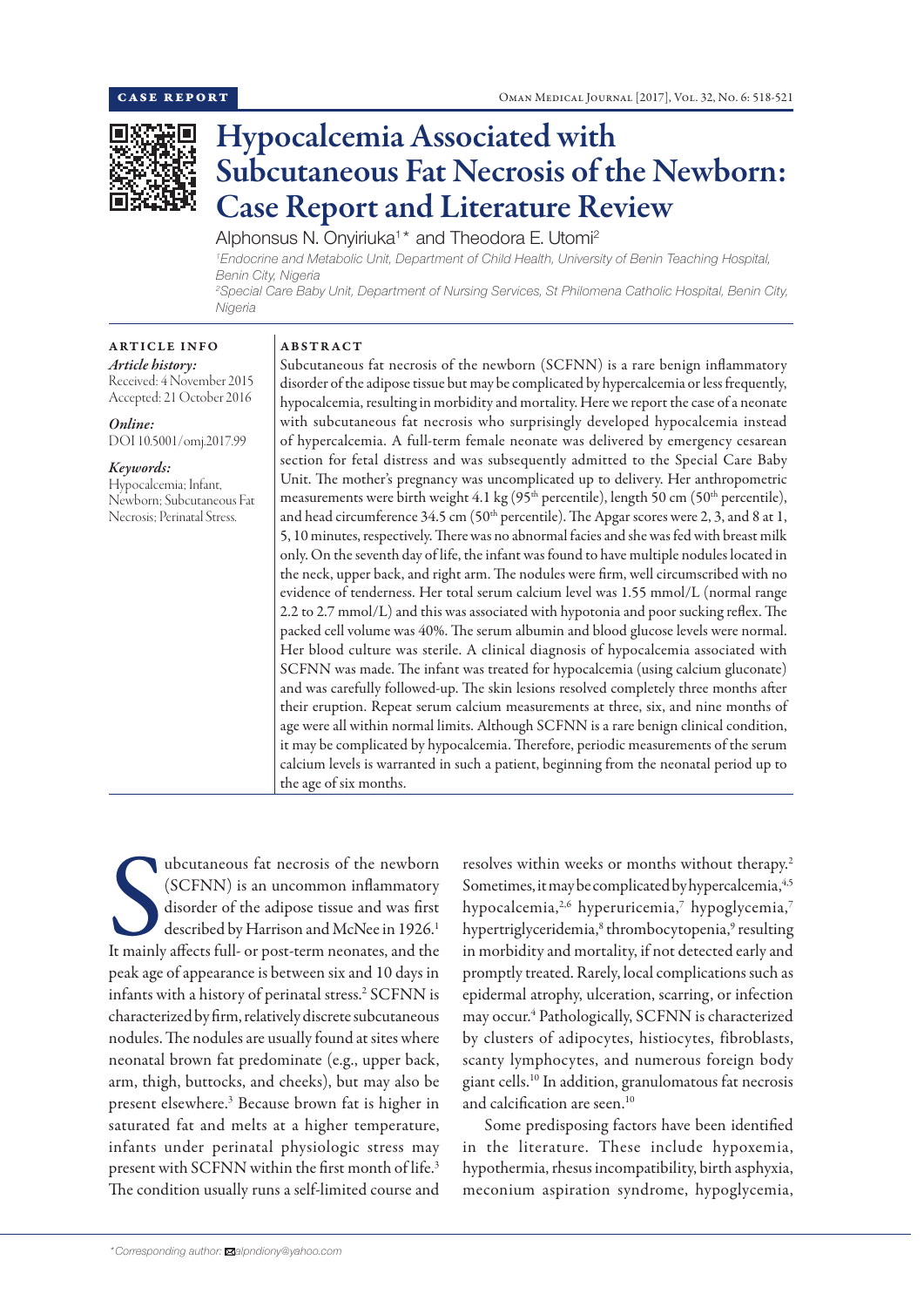obstetric trauma and some maternal conditions such as preeclampsia, diabetes mellitus, cocaine abuse, and use of calcium channel blockers during pregnancy.3,11 The best-recognized risk factors for the development of SCFNN are perinatal asphyxia and therapeutic hypothermia.<sup>7</sup> Race and gender do not play a role.<sup>4</sup> In 2006, Karochristou et al,<sup>2</sup> reported the first case of SCFNN associated with hypocalcemia in a Greek neonate who suffered perinatal asphyxia. In 2014, of four cases of SCFNN reported by Jianping and Ye,<sup>6</sup> three had hypocalcemia. Several reports indicated that the prevalence of SCFNN is unknown.<sup>2,7</sup> Apart from these two reports,<sup>2,6</sup> an extensive search of the literature did not reveal any other reports of hypocalcemia associated with SCFNN following perinatal asphyxia.

Neonatal hypocalcemia is defined as total serum calcium level less than 2.2 mmol/L and is classified as early-onset (first four days) and late-onset (five to 28 days).11 Hypocalcemia due to birth asphyxia and prematurity typically occurs in the first 72 hours of life. Late-onset hypocalcemia is usually iatrogenic and caused by excessive intake of phosphate.11 It may also be a manifestation of relative resistance of immature kidney to parathyroid hormone (PTH), resulting in retention of phosphate levels and loss of calcium.<sup>11</sup>

Here, we report a case of a neonate with subcutaneous fat necrosis who surprisingly developed hypocalcemia instead of hypercalcemia.

### CASE REPORT

A full-term female neonate was admitted to the Special Care Baby Unit of St Philomena Catholic Hospital, Benin City, Nigeria, following delivery by emergency cesarean section for fetal distress. The mother's pregnancy was uncomplicated up to delivery, and there was no history of maternal cocaine abuse. Her anthropometric measurements were birth weight 4.1 kg (95<sup>th</sup> percentile), length 50 cm (50th percentile), and head circumference 34.5 cm (50th percentile). The Apgar scores were 3, 4, and 8 at 1, 5, 10 minutes, respectively. The infant did not have any dysmorphic features, and she was tube-fed breast milk only. On the seventh day of life, the infant was found to have multiple nodules and these were located in the neck, upper back, and right arm. The nodules were firm, well-circumscribed, nonsuppurative, mobile subcutaneous masses, and their diameters ranged from  $1-2$  cm to  $2-3$  cm. One



Figure 1: A subcutaneous nodule in the neck region of a seven-day-old neonate.

of the subcutaneous nodules in the cervical region is shown in Figure 1.

Her total serum calcium level was 1.55 mmol/L (normal range 2.2 to 2.7 mmol/L), $^{11}$  and this was associated with hypotonia and a poor sucking reflex. Her packed cell volume was 40%. The serum albumin and blood glucose levels were within normal limits. Blood culture was sterile. A clinical diagnosis of hypocalcemia associated with SCFNN was made. The infant was treated for hypocalcemia using calcium gluconate and was discharged home after normalization of the serum calcium level. The infant was carefully followed-up. The skin lesions resolved completely three months after their eruption. Repeat serum calcium measurements at three, six, and nine months of age were all within normal limits.

#### DISCUSSION

Some predisposing factors that may have played a role in the development of SCFNN in our patient need to be considered. These include perinatal asphyxia and fetal macrosomia. The development of SCFNN in our patient is most likely related to perinatal asphyxia. This view is supported by a case series involving 11 patients where it was found that perinatal asphyxia was the most frequently encountered predisposing factor.12 Since subcutaneous fat necrosis does not occur in all neonates with the two predisposing factors found in our patient, additional predisposing factors most likely exist.

The presence of fetal macrosomia will potentially increase the risk of obstetric trauma during delivery. In the literature, some mechanisms have been put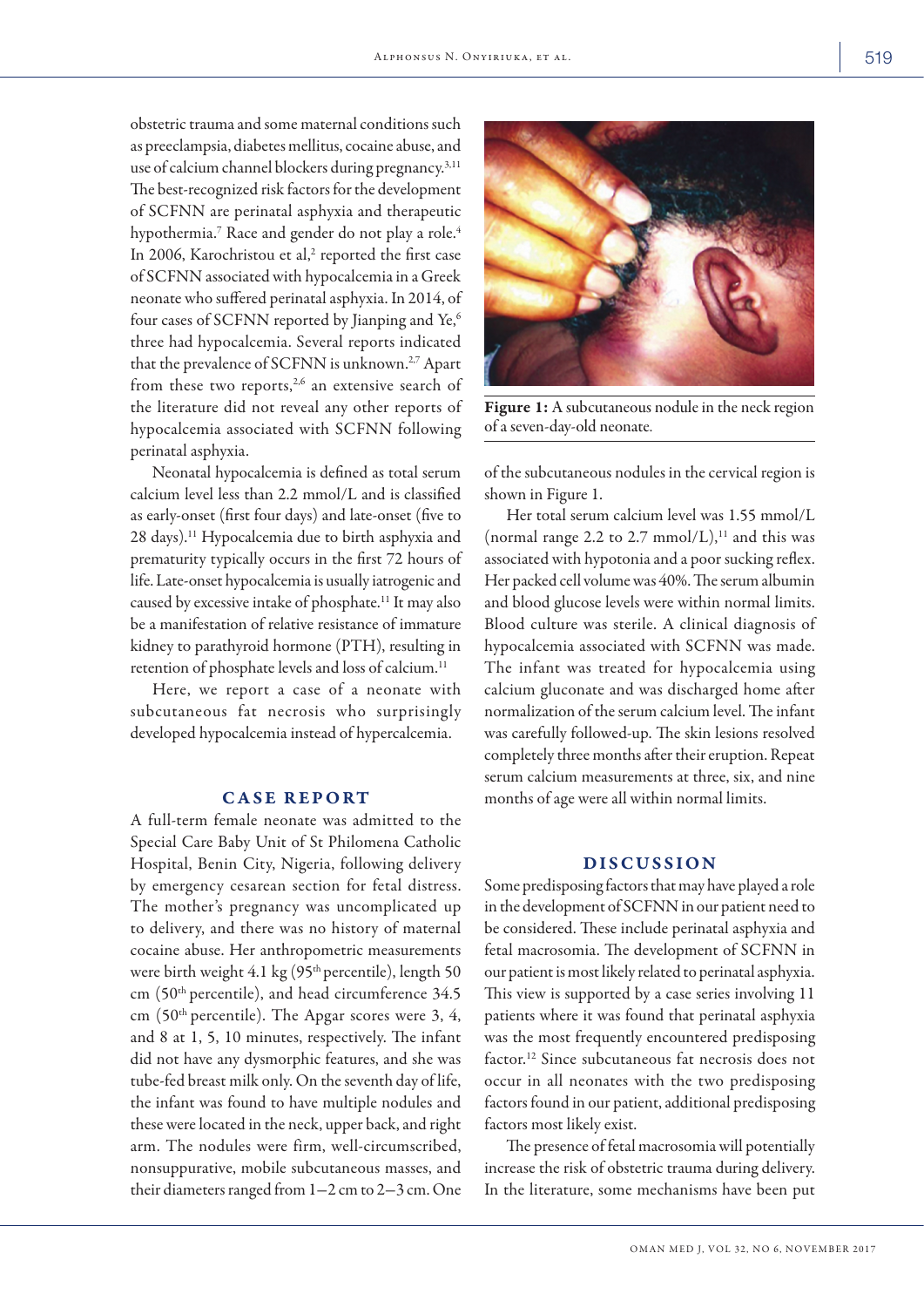forward to explain the link between perinatal asphyxia and SCFNN. The stress condition results in reduced tissue perfusion and the resultant hypoxemia leads to crystallization of free fatty acids in the subcutaneous fat tissue followed by tissue necrosis.<sup>13</sup> It has been suggested that the unique biochemical characteristics of neonatal fat may predispose to development of SCFNN. Neonatal fat has an increased ratio of saturated to unsaturated fatty acids, which results in higher melting and solidification points for stored fat. This leads to crystal formation, fat necrosis, and inflammation when the fat is subjected to such stresses as vascular compromise or trauma.14 Despite recent advances in knowledge, the exact etiopathogenesis of SCFNN remains elusive. The main differential diagnosis is neonatal sclerema, characterized by diffuse hardening of the subcutaneous adipose tissues, which is distinct from the localized lesions of SCFNN. Neonatal sclerema generally begins in the lower limbs and increases progressively, occurring in preterm neonates with an underlying disease and is associated with a grave prognosis, with an estimated mortality rate of 75%.15

Unexpectedly, our patient presented with hypocalcemia rather than hypercalcemia. This is surprising, given that in the literature the majority of SCFNN cases were associated with hypercalcemia.4,5,16 However, in 2006, Karochristou et al, <sup>2</sup> reported the first association of SCFNN with hypocalcemia.In China, Jianping and Ye also found hypocalcemia in three out of four neonates with SCFNN.<sup>6</sup> They did not provide any explanation for the hypocalcemia.

The etiopathogenesis of hypocalcemia in SCFNN is poorly understood. It is possible that the perinatal asphyxia, which was the predisposing factor for SCFNN in our patient, is also causatively related to the hypocalcemia via transient functional hypoparathyroidism. This view is supported by Karochristou et al,<sup>2</sup> who documented a biochemical profile of pseudohypoparathyroidism in a neonate with hypocalcemia associated with subcutaneous fat necrosis. Minagawa et al,<sup>17</sup> proposed that perinatal asphyxia may have exacerbated the functional immaturity of PTH receptor and/or intracellular signal transduction systems, resulting in the development of transient pseudohypoparathyroidism and, ultimately, hypocalcemia. In addition, animal studies have shown that hypoxia causes impaired responsiveness to PTH action.<sup>18,19</sup> In contrast,

Calisici et al,<sup>20</sup> did not find biochemical evidence of pseudohypoparathyroidism in their patient with hypocalcemia associated with SCFNN. They reported that serum levels of PTH, 25-hydroxy vitamin D and alkaline phosphatase in their patient were all within normal limits. Considering that the predisposing factor for SCFNN in their patient was therapeutic hypothermia,<sup>20</sup> whereas in our patient as well as in that reported by Karochristou et al,<sup>2</sup> it was perinatal asphyxia. It is possible that the pathogenesis of the hypocalcemia may differ depending on which predisposing factor was present. The presence of polycythemia may have been responsible for the hypocalcemia as proposed in another case report.<sup>20</sup> This view is supported by Merlob and Amir.<sup>21</sup> They found that hypocalcemia was present in 9.93% of their newborn infants with polycythemia. The authors suggested that the intensive postnatal erythrocyte breakdown increases serum phosphate levels. The resultant hyperphosphatemia reduces serum calcium ion concentration by forming phosphate-calcium complexes as well as deposition in bones; a process allowed by inadequate postnatal parathyroid gland response.21 Polycythemia was absent in our patient as well as in the patient reported by Karochristou et al.<sup>2</sup>

Other unusual presentations of SCFNN have been reported in the literature. In Oman, Al Shidhani et al,<sup>5</sup> reported a rare site of manifestation of SCFNN. Their patient presented with bilateral symmetrical involvement of the inferior aspect of both axillae and the predisposing factor was perinatal asphyxia. In Portugal, Oliveira et al,<sup>22</sup> reported a case of SCFNN in a preterm infant of 35 weeks gestation, weighing 1 840 g. In addition, the skin lesion in their patient underwent ulceration and atrophic scarring.<sup>22</sup>

Sclerema neonatorum co-existing with SCFNN has also been reported previously.<sup>23</sup> In infants with a history of perinatal stress, the peak age of appearance of the skin lesion is between six and 10 days,<sup>2</sup> but a report from Brazil documented the presence of a skin lesion at birth.24 In Lebanon, Mneimneh et al,25 reported a case of a five-day-old infant with subcutaneous fat necrosis without any identifiable predisposing factor. The above reports reflect the wide variations in the clinical manifestations of SCFNN. Thus, suggesting the need for a greater physicians' alertness to avoid missed diagnosis and, consequently, the morbidity and mortality associated with its complications when untreated.

Some of the limitations of this case report need